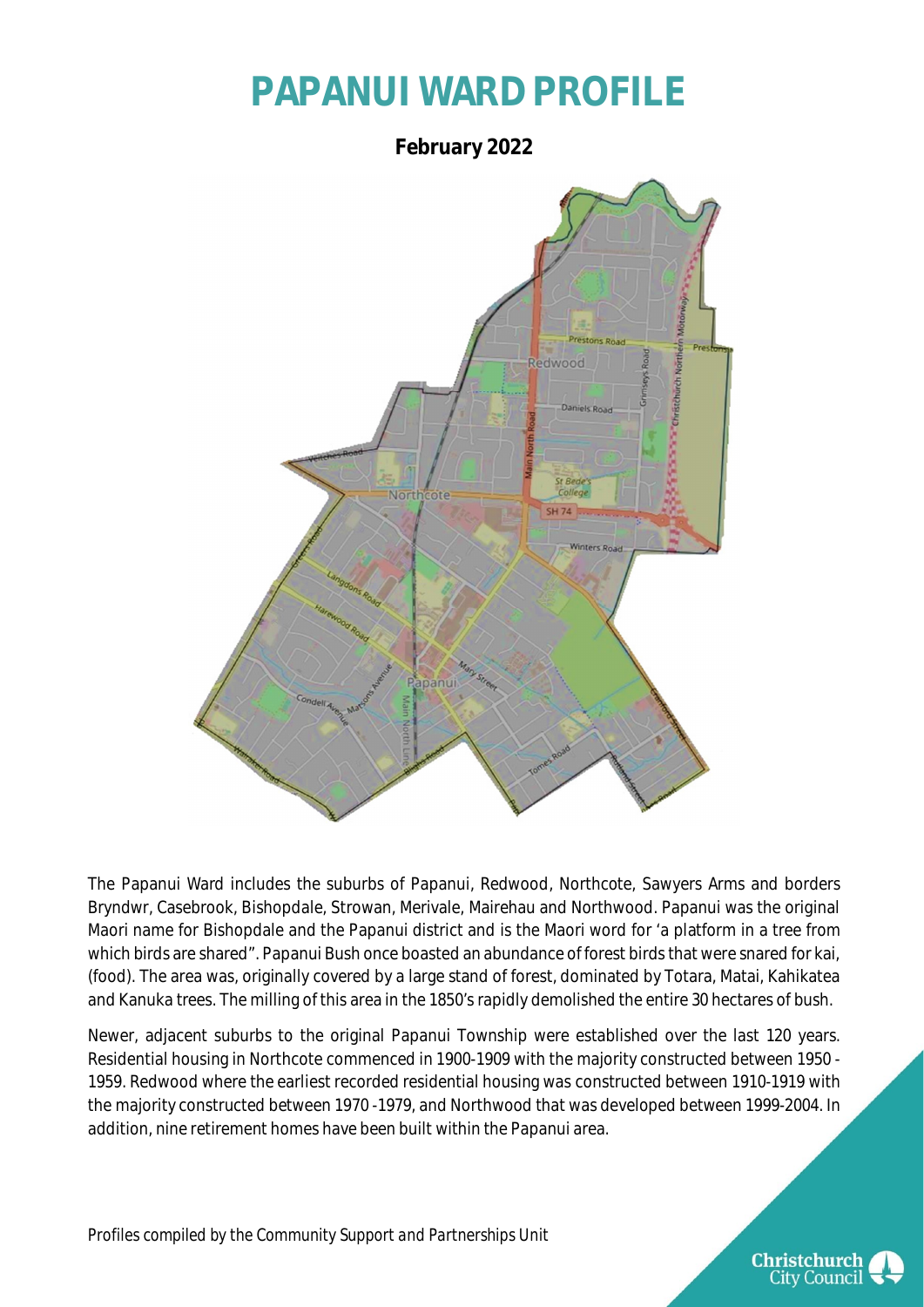### **Facts and figures**

**Demographic Summary (2018 Census Data)**

#### **Population**

The population within the Papanui Ward boundary is: **23,349**





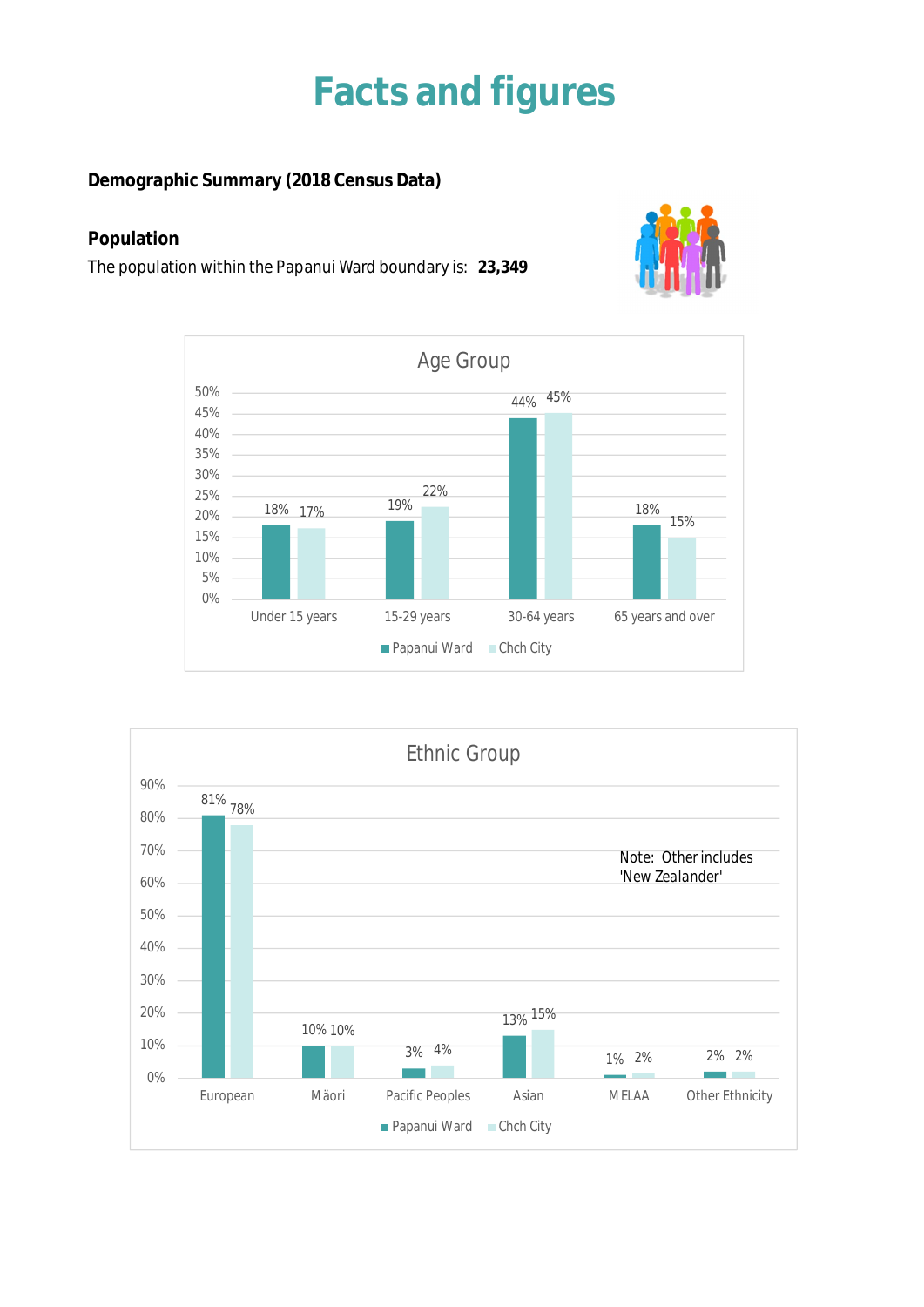

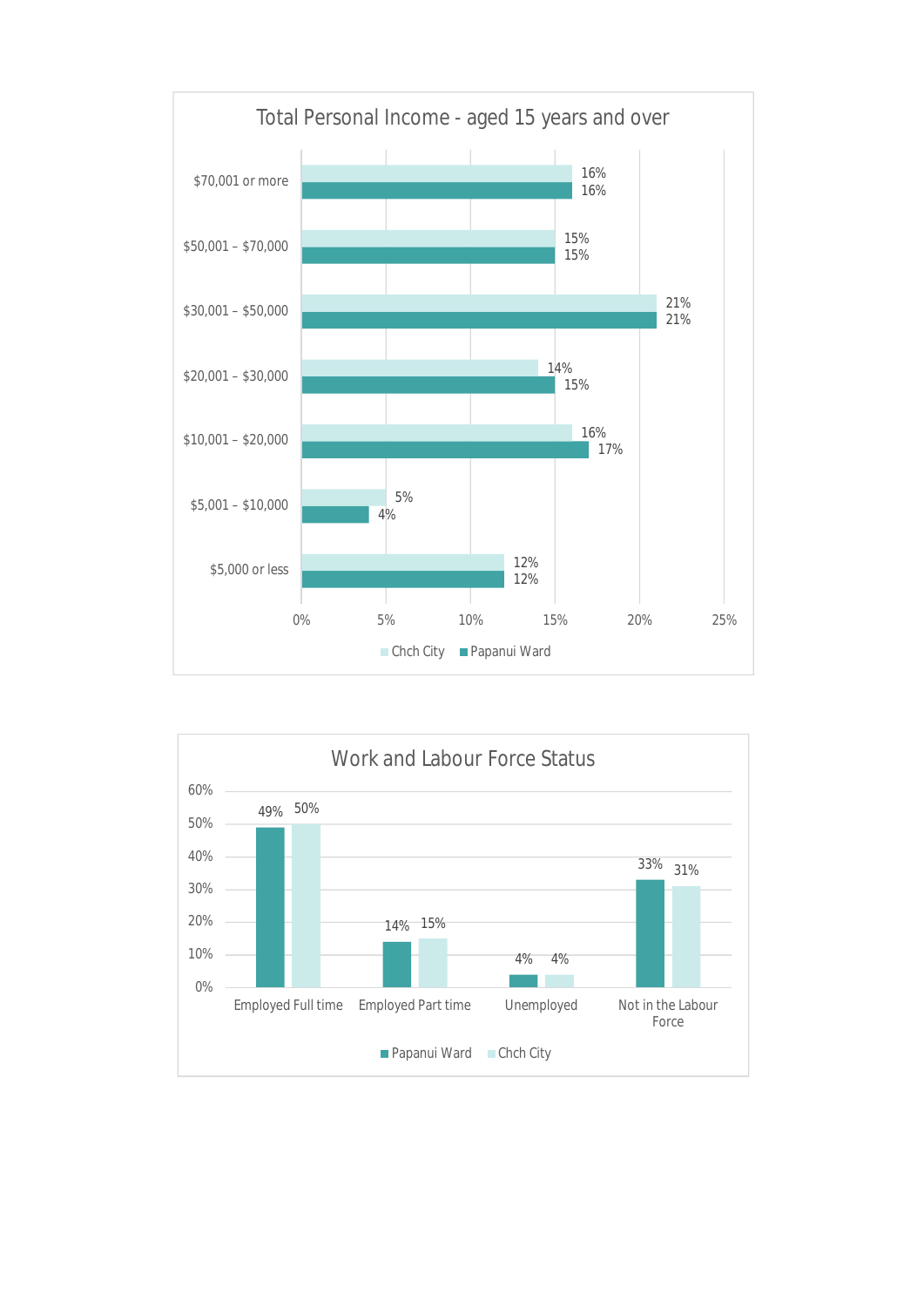





- 2 Council Libraries: Papanui and Redwood Library.
- 1 Council Service Centre : Papanui
- Social Housing units /homes with Christchurch City Council 117 units and Kāinga Ora 621 homes. (Kāinga Ora has built new homes in Hoani/Wilmot St, Harewood Rd, Pitcairn Cres, and Meadow St in the last 12 months).
- 5 shopping centres: Northlands Mall, Papanui Road Businesses, Northlinks retail centre (Langdons Road) Cranford Street Business Park, and a retail hub in the suburb of Redwood.
- 11 Schools: 2 Secondary, 6 Primary, 1 Intermediate, 1 Composite Year 1-13, 1 Special. (Note Marian College is being retrofitted inside the former Foodstuff distribution centre in Lydia St. Once completed (2023) it will consist of 26 classrooms, a chapel and a fully equipped sports hall.
- Approximately 2,000 businesses employing 8,800 people (as at February 2019)
- Major sport and recreation amenities: Graham Condon Recreation and Sports Centre.
- The ward is also home to a number of Government Departments including Kāinga Ora (previously Housing New Zealand), Work and Income and the Department of Corrections. Non-Government Agencies with a Metropolitan wide reach, such as Te Ora Hou, Aged Concern and the Methodist Mission are also located in the ward.



**Number of Occupied Private Dwellings:** 8,901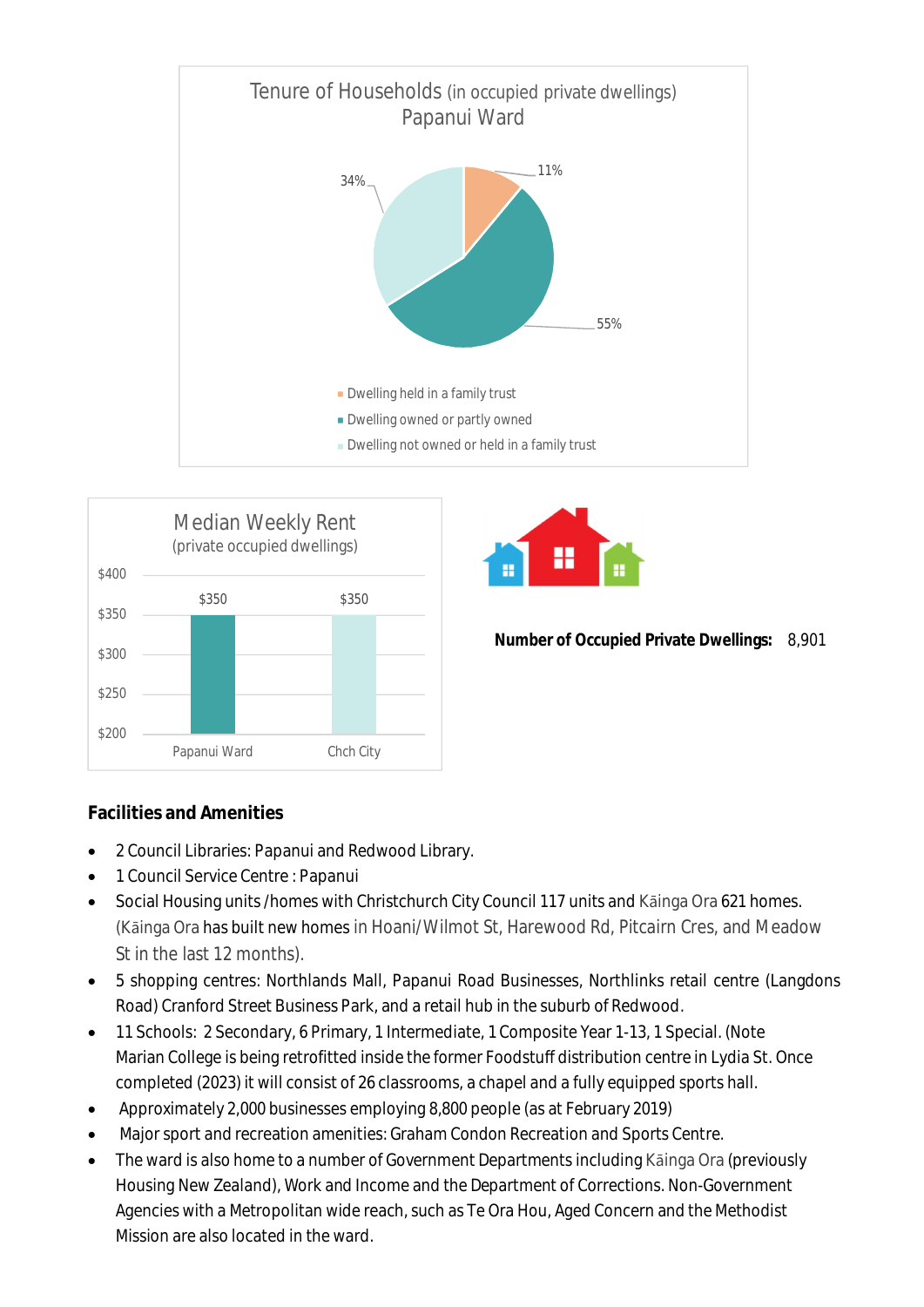# **NZ Deprivation Index**

The aim of the NZ deprivation index research programme is to develop indexes of socioeconomic deprivation for New Zealand, to support and inform:

- Application in funding formulas
- Research in especially health and other social services. For example, in the health sector, many researchers use the indexes to describe the relationship between socioeconomic deprivation and health outcomes
- Community groups and community-based service providers to describe the populations they serve, and to advocate for extra resources for community-based services.

The nine variables included in the 2018 deprivation index are as follows:

- People aged 18-64 receiving a means tested benefit
- People living in households with equivalised income below an income threshold
- People with no access to the Internet at home
- People aged 18-64 without any qualifications
- People aged <65 living in a single parent family
- People not living in own home
- People living in household with equivalised bedroom occupancy threshold
- People aged 18-64 unemployed
- People living in dwellings that are always damp and/or always have mould greater than A4 size.

**The scale of deprivation ranges from 1 to 10: 1** represents the areas with the **least** deprived scores. **10** represents the areas with the **most** deprived scores.



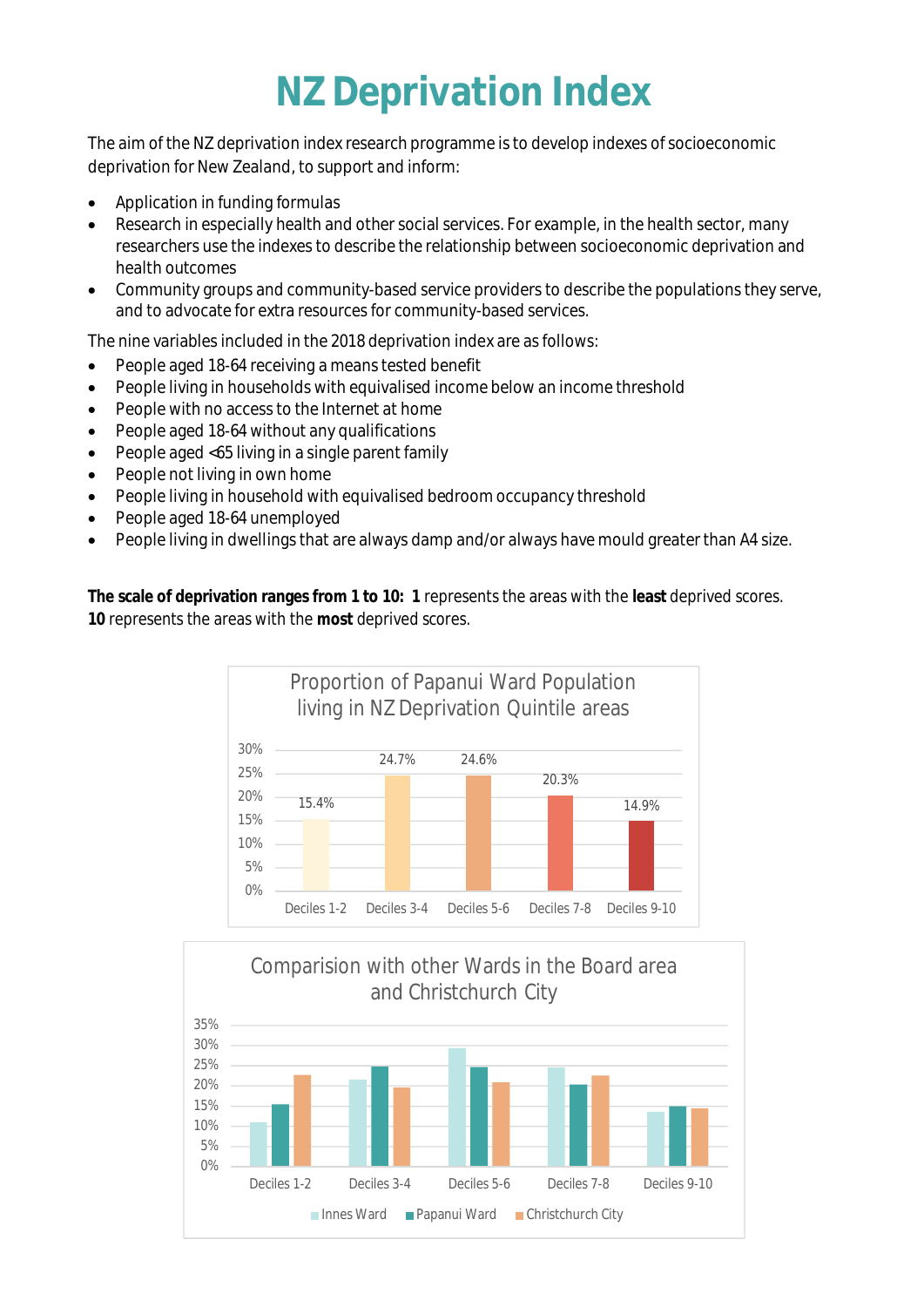

The Papanui Ward contains areas ranging from the most deprived to the least deprived. In the north-west and central-west sector of Papanui Ward is it is important to note that there are connecting pockets of deprivation identified by the index, in areas such as Papanui, Northcote, Casebrook and Redwood with an area also around Owen Mitchell Park along Grimseys Road to the central east of the ward.

 Work Force and Labour force statistics within the Papanui Ward show that an average of 49 percent of the population are employed full time, 14 percent are employed part time 4 percent are unemployed and 33 percent identify as not being in the work force. In respect of total personal income, 16 percent earn more than \$70,000 while 12 percent earn less than \$5,000. The average median Income is \$31,187.

In respect of Household tenure 11 percent of the households are in a family Trust, 55 percent are owned or partly owned and 34 percent are not owned or held in a family Trust.

The Median Weekly Rent across the ward is \$350 with the highest in the areas of Northcote (\$370), Papanui West and Papanui East (\$380) and Redwood North (\$390).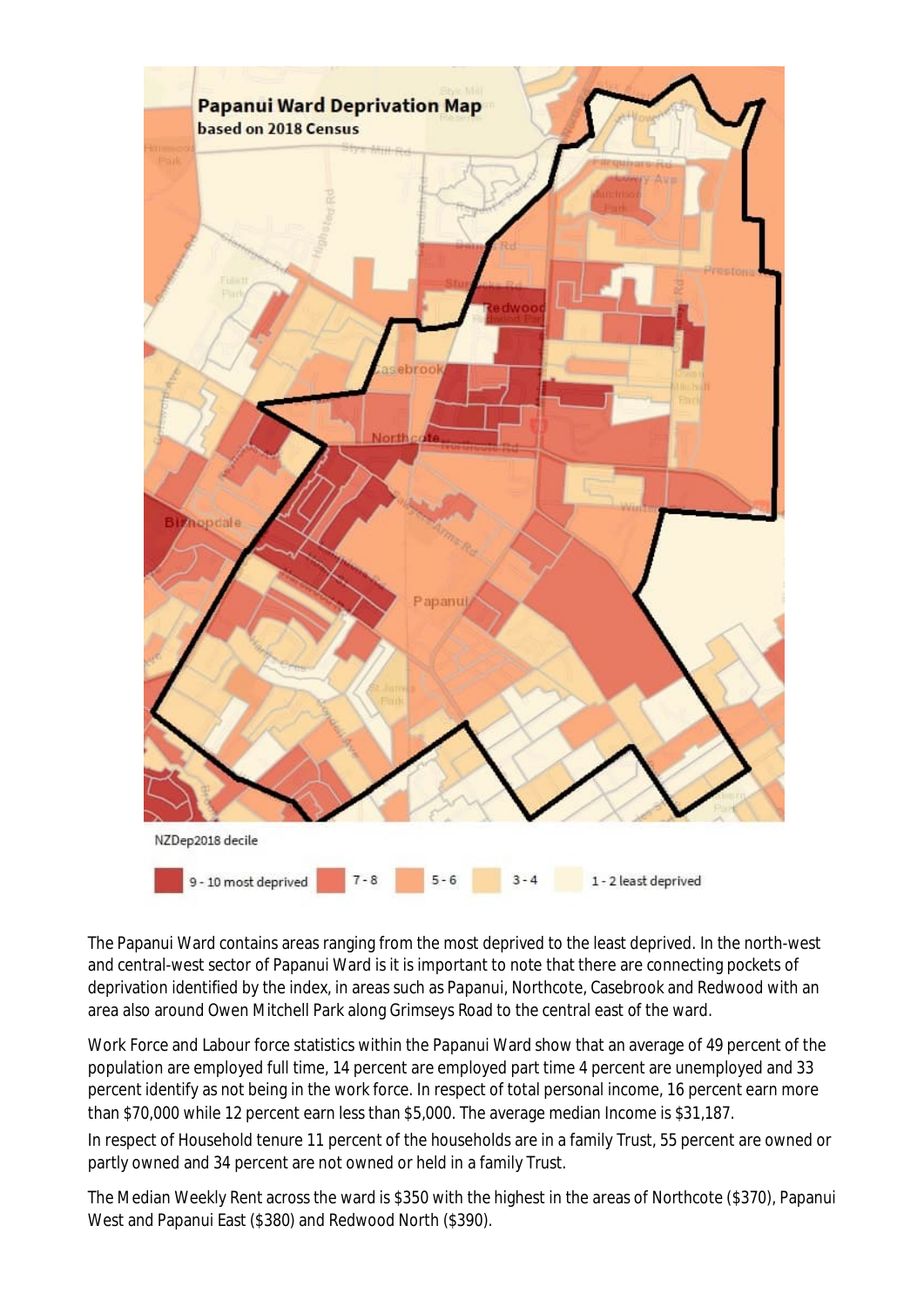### **Community Infrastructure**





The Papanui Ward is fortunate in respect of the depth and breadth of community services for both Older Adults and Youth and the wide community. Neighbour Trust provide a popular "Golden" Programme for older adults and an Oscar and Holiday programme for children. Aged Concern is based in Papanui Ward and its services delivered citywide. The ward is extremely well resourced for local youth, with strong youth agencies/programmes and collaboration between agencies. Papanui has a major youth facility (Papanui Youth Development Trust) which hosts music recording, craft, and gaming rooms, a climbing wall, and a computer suite. Northgate Trust operates Zion Dance studio, which works with approximately 300 youth per week, and the dancers have competed both internationally and nationally.

Te Ora Hou Ōtautahi is also based within the ward and is committed to the holistic development of young people, their whānau and communities. The partnership between Community Organisations and local schools in the ward is strong, with for example the Breakfast Club at Northcote School operating five days per week supported by Papanui Baptist Church Community Services Freedom Trust in conjunction with a number of Community organisations. Youth workers from Papanui Youth Development Trust also deliver student and guidance support at Casebrook and Belfast Schools.

 Within the ward a variety of recreation, options are available to residents including the Graham Condon Recreation and Sport Centre, three Bowling clubs, two Cricket clubs, a Rugby League club, a Rugby club and an Athletics Club. There are also a number of arts and craft, leisure, friendship, senior, music, youth, holiday and disability focused programmes available. The Papanui Club is also a well-utilised venue for social groups to meet and adult education programmes are provided at Papanui High.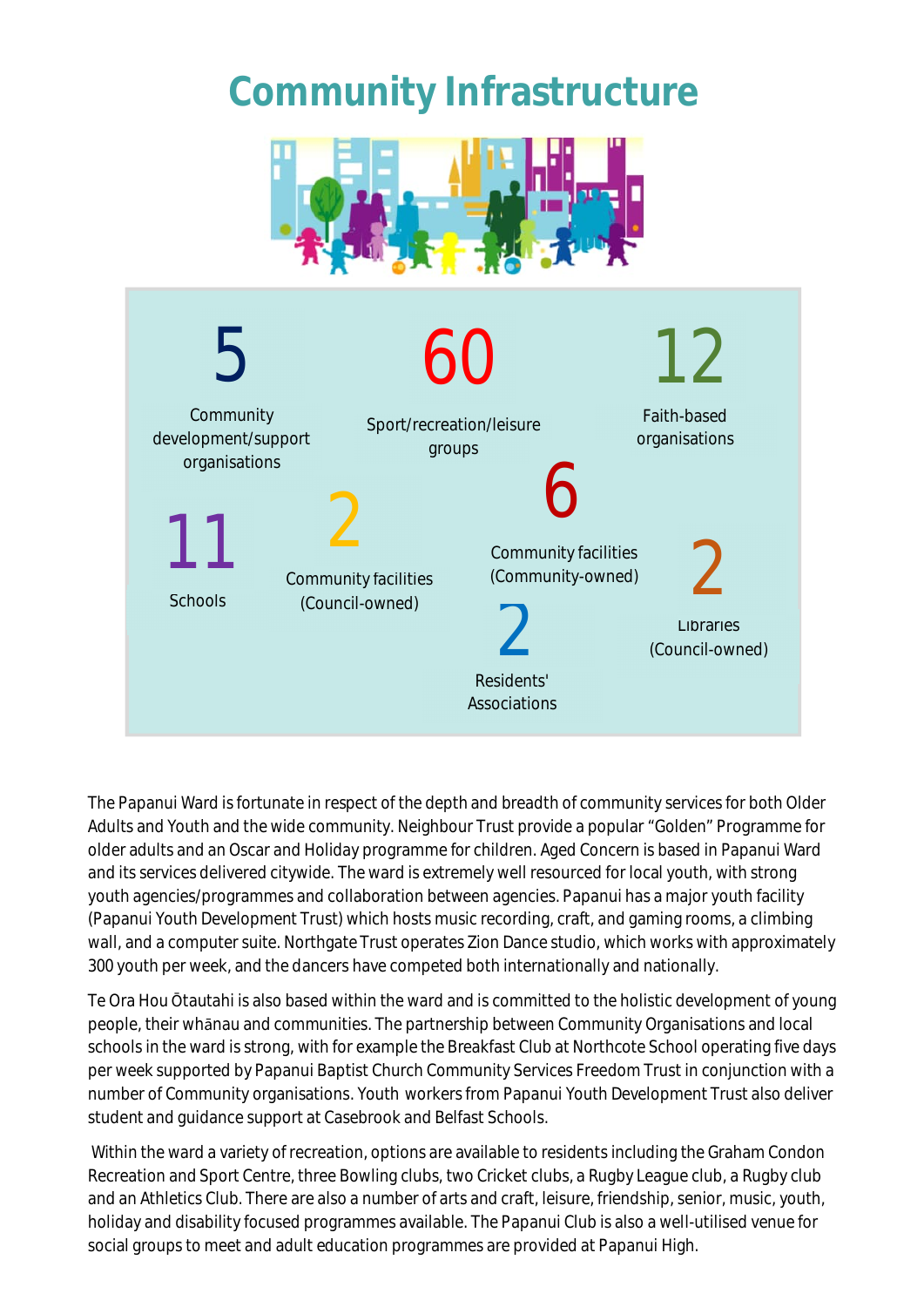In the wake of ongoing research around the decline of play, the effects of the pandemic and the challenges families face keeping kids active. A collective of community groups and sports organisations teamed up to deliver new activities outside of traditional sport and recreation. The project is called Kia Kori Waitaha.

Regional sports organisations including Canterbury Hockey, Canterbury Cricket, Squash Canterbury and Touch Canterbury have teamed up with the NorthWest Collective, compromising of nine community entities that encourage being active locally.

The project had been in the planning stage for a long time but could come to fruition with the Sport NZ fund, known as Tū Manawa Active Aotearoa. In 2021 the Kia Kori Waitaha play programme visited twenty schools throughout North-west Christchurch, hosted eighteen events, ran six weekly afterschool programmes and youth groups, and hosted seven weekly play hub locations, equally up to 20,400 participation throughout the year.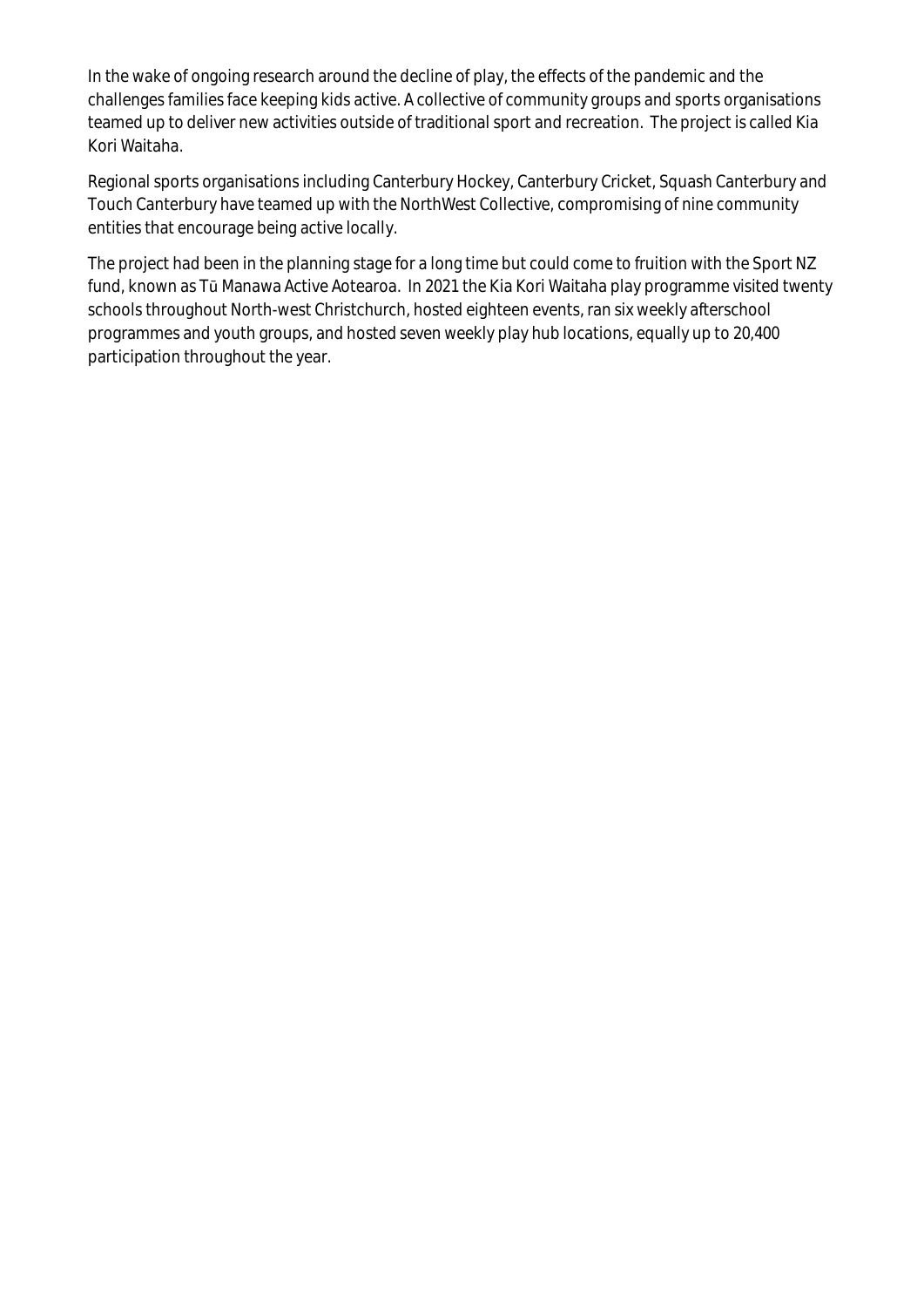# **Community Capacity Map**



Scale:  $1 = Low \t 5 = High$ 

#### **Measures and Indicators**

**Sense of place** - Residents are familiar with their town's (local) history and have an affinity with the place. (4) **Participation** - Residents support local groups with their money or time. (4.5) **Leadership** - Leadership is strong and participatory; leaders are accessible. (4.5) **Connections** - Residents are trusting and inclusive of others. (4) **Community attitudes** - Residents have a positive attitude towards their community and its future. (4) **Problem assessment** - Residents communicate to identify problems and take action. (4)

**Note:** The above ratings have been allocated based on a number of factors including:

- Residents' responses to the above indicators in the Christchurch City Council's annual Life in Christchurch Survey.
- Feedback from key local community organisations and stakeholders.
- The Council's Community Development Adviser's and Community Recreation Adviser's knowledge and experience of working in the local area.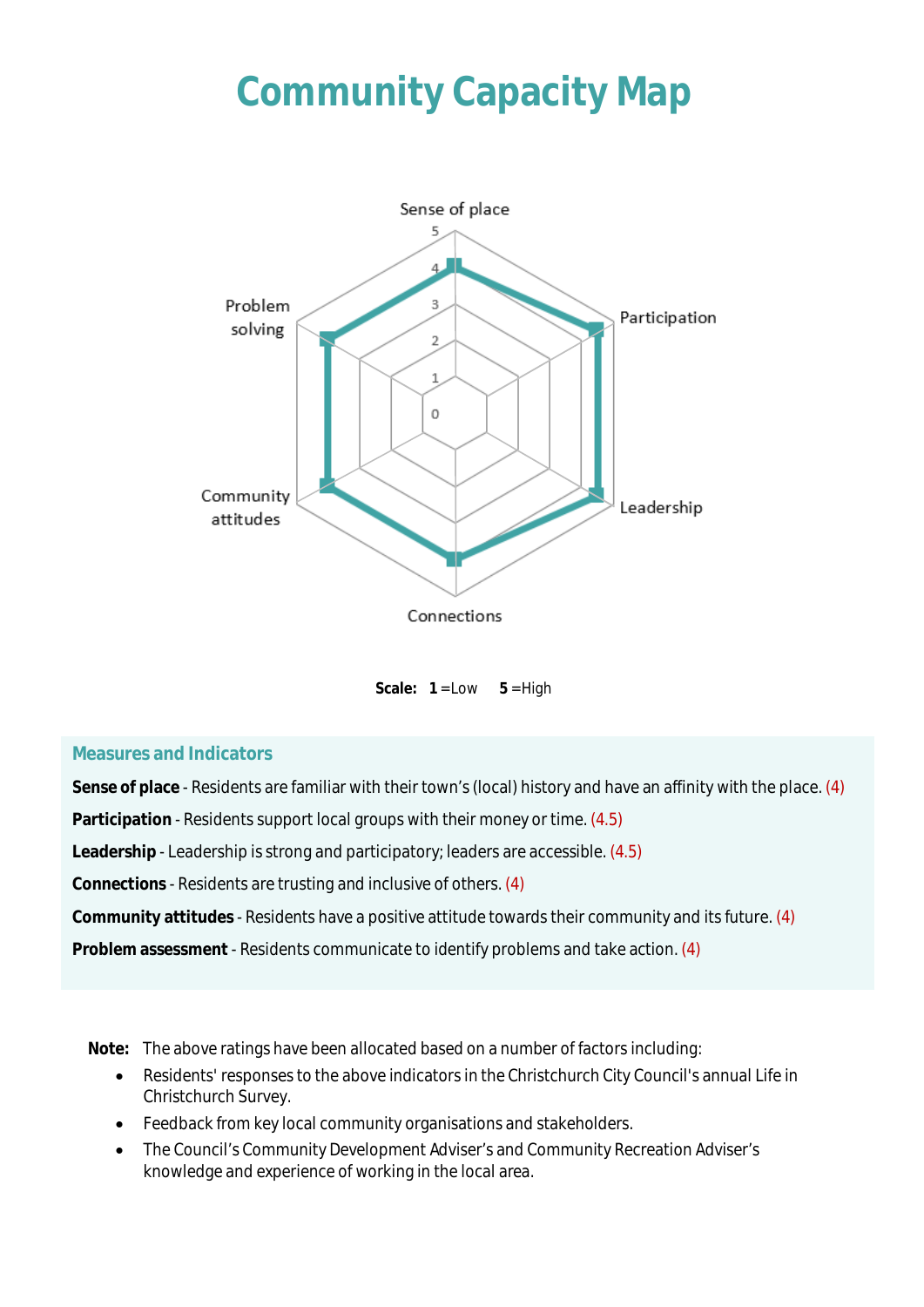### **Community Outcomes**

The Community Outcomes have been developed as part of the Council's Strategic Framework, which provides a big picture view of what the Council is trying to achieve for the community.

The Community Outcomes describe what we aim to achieve for Christchurch. They are:

- Resilient communities
- Liveable city
- Healthy environment
- Prosperous economy

You can view the Council's Strategic Framework and read more about the Community Outcomes here: <https://ccc.govt.nz/the-council/how-the-council-works/20182028-vision/strategic-framework>

The narrative below provides an overview of the area in relation to each of the outcomes.

#### **Resilient Communities**

Within the Papanui Ward the strength, reach and depth of the service delivery of the community groups is measured not only with their capacity to respond to the needs in the community and to support the ability of communities to withstand, adapt to, and recover from adversity, but also the high level of peer support and collaborative work undertaken which is a feature. Of note in this respect is the Northwest Collective comprising nine local community groups which support and develop shared resources and share expertise and peer support. The Northcote Stakeholders group that is focused in the Northcote /Redwood area around the catchment of Northcote school and the Papanui Advisory Committee which is made of youth and youth workers within the ward and delivers events in partnership with the local Christchurch City Council Recreational Advisor.

Concurrently with the ward wide N.G.O. collaboration, the Council is a partner in the development and support of the organisations both financially and collaboratively. The relationships and engagement between Council and local organisations is historical and currently remains strong.

As well as ongoing liaison between organisations and Council, the Waipapa Papanui-Innes Community Board hosts a bi-monthly networking/ liaison meeting, which allows all groups within this community to meet, network, and speak openly about projects and concerns. A wide range of community groups and central government agencies attend the liaison meetings. The liaison meeting highlights local services and activities and encourages ongoing collaboration between groups the local community and council staff. In summary organisations across the Papanui Ward are strong in reach and impact and well connected. There are key groups with strong community development principles, sports clubs with high participation rates and strong faith-based organisations. There is strong capability and a strong collaboration and partnership practice.

Previous research undertaken within the ward has highlighted the issue of social Isolation, housing need and ongoing food security (access to sufficient, safe, and nutritious food.) These issues have also been reported by community organisations and church groups. The historical collaborative nature of community organisations and churches within the ward has engendered a joint effort in continuing to address these issues.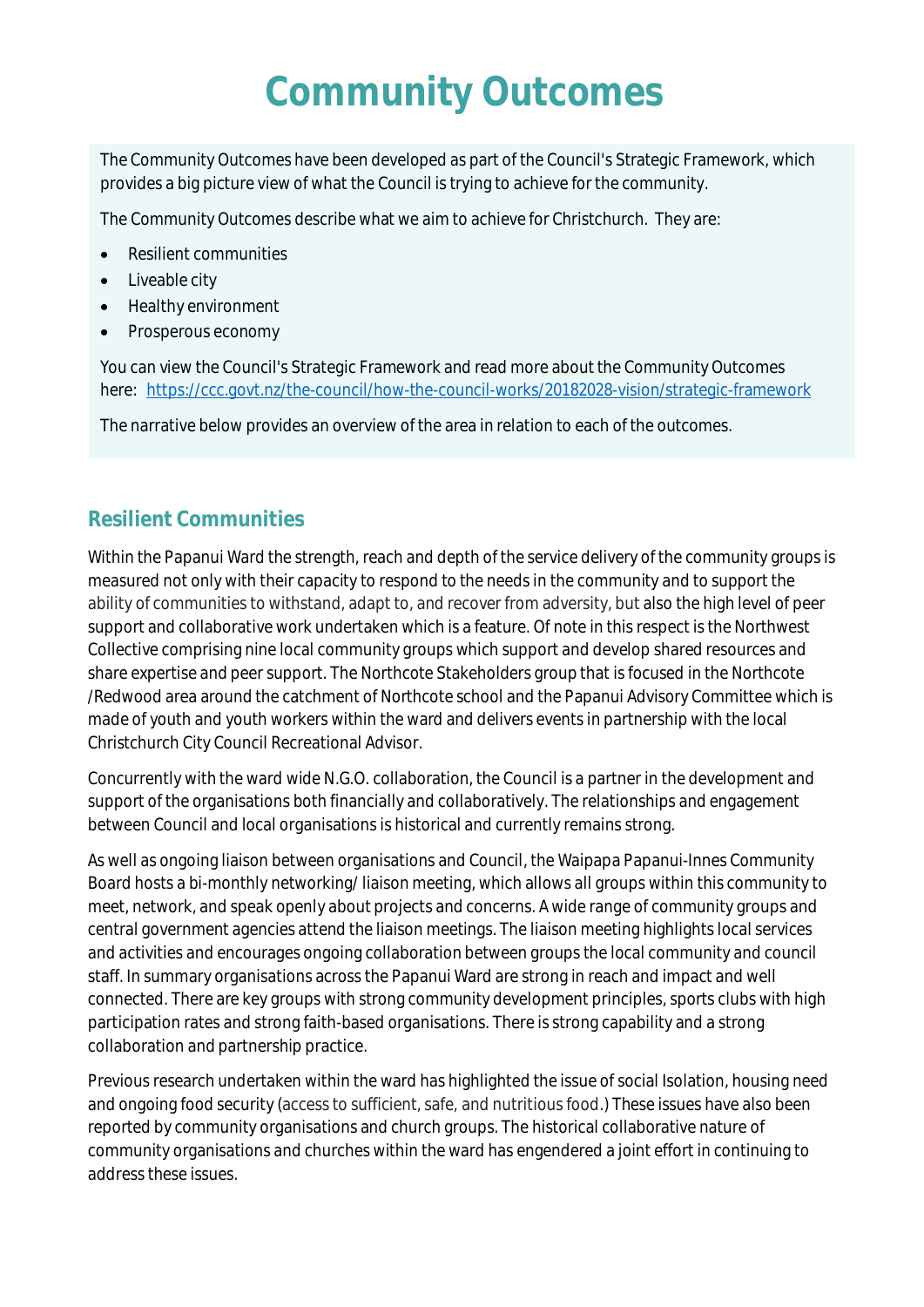The community response and cross agency support is a hallmark of the community development delivery within the ward. The sharing of expertise and resources between groups engenders a strong, resilient and sustained ability of communities to withstand, adapt to, and address and recover from adversity.

The Waipapa Papanui-Innes Community Board provides funding for a range of projects across the ward via the Strengthening Communities Fund, the Discretionary Response Fund and the Youth Development Fund, which provides a small contribution to young people undertaking recreational or personal development activities.

Members of the public also have the opportunity to address the Community Board in person in respect of issues that have an impact on their or their communities' wellbeing.

Within the ward, the historically strong collaborative partnership via the triumvirate of community organisations, church groups and the Waipapa Papanui Innes Community Board continues to deliver a unified response to issues that arise within the community. This year in 2022, The Waipapa Papanui-Innes Community Board has planned to hold a number of its meetings in various Community organisation locations. Omicron Red Light settings may well affect this plan.

In respect of Resilient Communities, the experience gained by community based organisations from the first and subsequent lockdowns and, as at 11.59 pm on the 23 January 2022, the nationwide move to the Red Traffic Light setting in response to Omicron has shaped the way the organisations work going forward. The balancing act of the responding to and addressing the increased isolation of society's most vulnerable plus the ongoing divergent needs of the community, staff safety and wellbeing, and the loss of income from groups, programmes, events, and activities have been major issues for organisations.

The need for the stringent review of Risk Management Plans and Health and Safety requirements has been, and will be in the future, an ongoing requirement for organisations as they support the health, safety and wellbeing of their staff, clients, members and the local community.

#### **Liveable City**

Papanui Ward is located five kilometers north-west of the Central Business District (CBD) of Christchurch and its location provides access to most services and regular public transport options. Papanui township is the junction of three busy thoroughfares; Papanui Road leading to the city, Main North Road that leads to North Canterbury and Harewood Road that leads to Christchurch International Airport. The main north rail line also passes through the ward.

Work has been completed on the North bound bus lane on Main North Road between Winston Avenue and Sawyers Arms Road. A new Bus lane has been installed and new traffic lights at the intersection of Main North Road and Grassmere Street and layout changes to the entrance of the Northlands Shopping Centre. The Southbound Bus lane will also operate in the afternoon peak traffic period and the changes should improve safety and efficiency of the Transport network.

The Northern Arterial Motorway will positively affect Papanui residents, as previously northern commuters used Main North Road as part of the commute between Christchurch Central Business District and the northern suburbs. With the construction of the Northern Arterial Motorway, traffic will bypass Main North Road and commuters will travel through the eastern side of Redwood joining Cranford Street.

The Christchurch-Papanui Parallel Cycle way - Puari Ki Papanui way was the first of 13 Major Cycle Routes linking the Central City to the suburbs. Opened in 2017 the 4.9 km route consists of two-way and one way separated cycle ways, an off-road shared path between Grassmere Street and Rutland Street and a low speed neighbourhood greenway on Trafalgar Street. The project included intersection upgrades and signalised crossings at the Main North Road/Sawyers Arms Road, Sissons Drive/Sawyers Arms Road and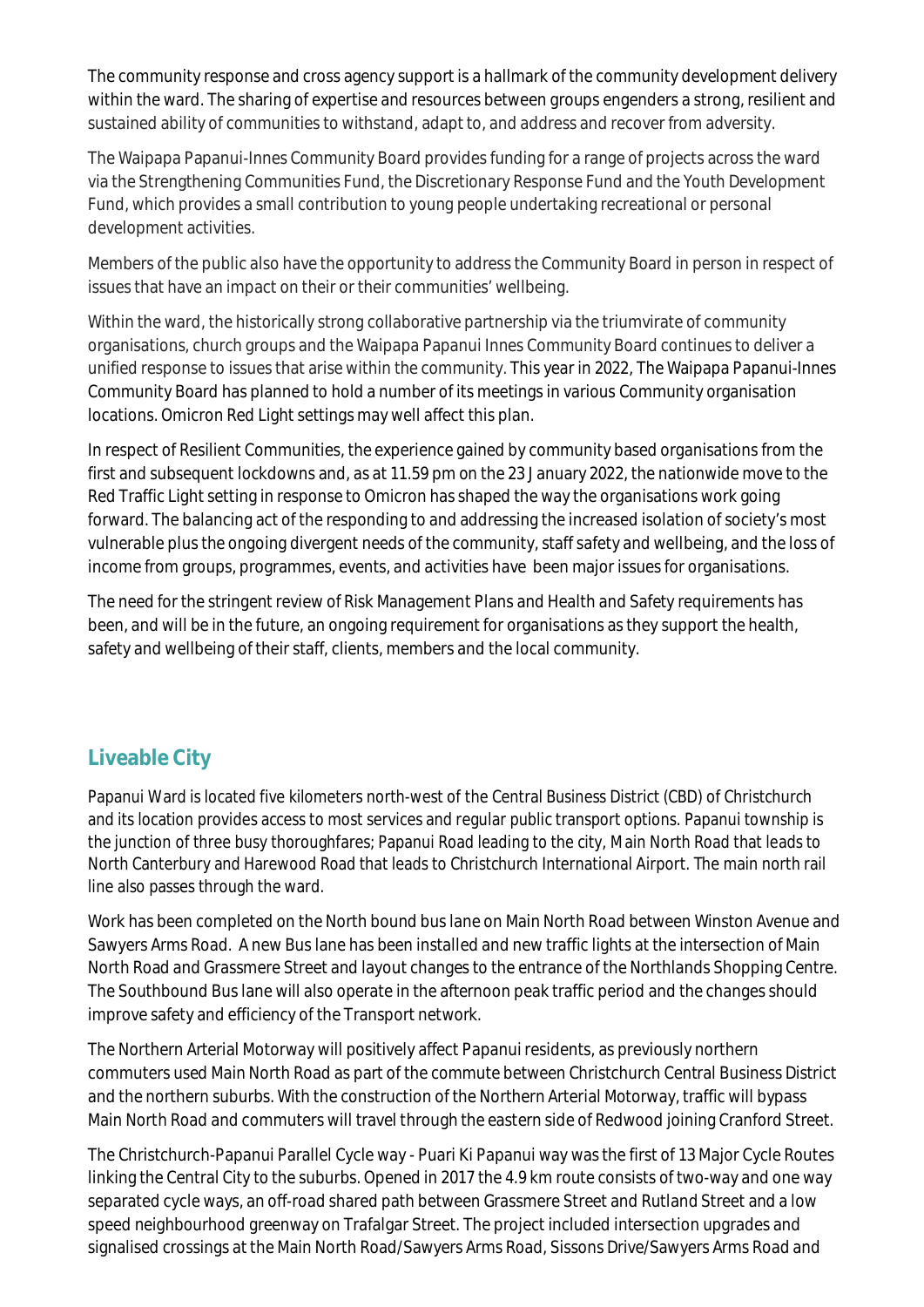Rutland Street/St Albans Street intersections. The planned Wheels to Wings Papanui ki Waiwhetū cycle route will provide a connection for local cycling trips in the Papanui, Bishopdale, and Harewood suburbs. The cycle way will connect with the Johns Road cycleway and pedestrian underpass linking through to the commercial areas surrounding the airport.

#### **Healthy Environment**

In total there are there are 17 parks and reserves within the ward area including the major spaces of St James Park, Redwood Park, Edgar McIntosh Park and Papanui Domain. The Papanui ward is the gateway to the Northern and Northwest parts of the city. These destinations include the unique landscapes and indigenous bio-diversity of the Groynes, Lake Roto Kohatu Reserve and the Styx River Conservation Reserve.

The Waipapa Papanui-Innes Community Board has supported the work of the Christchurch City Council's "Styx Vision 2000-2040" for the past 21 years. The vision is for the protection of the Pūharakekenui/Styx river as a viable spring-fed river ecosystem, the provision of a source to the sea experience along the river as a living laboratory by identifying and protecting suitable routes, and the provision of riparian and wetland restoration.

Regeneration of the Cranford Basin is being undertaken by Conservation Volunteers New Zealand (CVNZ) who have received Department of Conservation funding to coordinate the planting of 40,000 Kahikatea trees in Cranford Basin, which is land managed by the Three Waters unit of Christchurch City Council.

In recent years, the Waipapa Papanui-Innes Community Board and Council staff have worked alongside the community to commence to re-establish the native bush in the area between the railway line and the Langdons Road retail centre previously milled in the 1850's. The Board has also collaborated with the Christchurch City Council Rangers and students of Paparoa Street School in the first steps in recreating a Kahikatea forest in Rutland Reserve.

#### **Prosperous Economy**

As at February 2019, the Papanui Ward had approximately 2,000 businesses employing 9,400 people.

Out of those 2,000 businesses, the top six industry types (in order) are as follows:

- 1. Construction
- 2. Rental, hiring and Real Estate services
- 3. Retail trade
- 4. Professional, Scientific and Technical Services
- 5. Financial and Insurance Services
- 6. Accommodation and Food Services

Papanui ward is comprised of a number of small street/block areas with a large retail and commercial centre at Northlands. Within the area there are two major commercial bases namely Northlands Mall, and Northlinks Retail Centre, plus the original shops that populate the junction of Papanui, Harewood, and Main North Road which provides not only a varied business hub but in conjunction with the adjacent high school, Graham Condon recreation/sports centre and Papanui library provides a strong focal/gathering point for both the young and older members of the community.

The physical amenity of this wider retail area is above average with obvious consumer appeal. The traditional main street has undergone some reinvestment and remains vibrant with the local business association adding some street enhancements. From a social perspective, the wider retail area has a village feel in that healthcare, community/public facilities and open spaces are all within close proximity.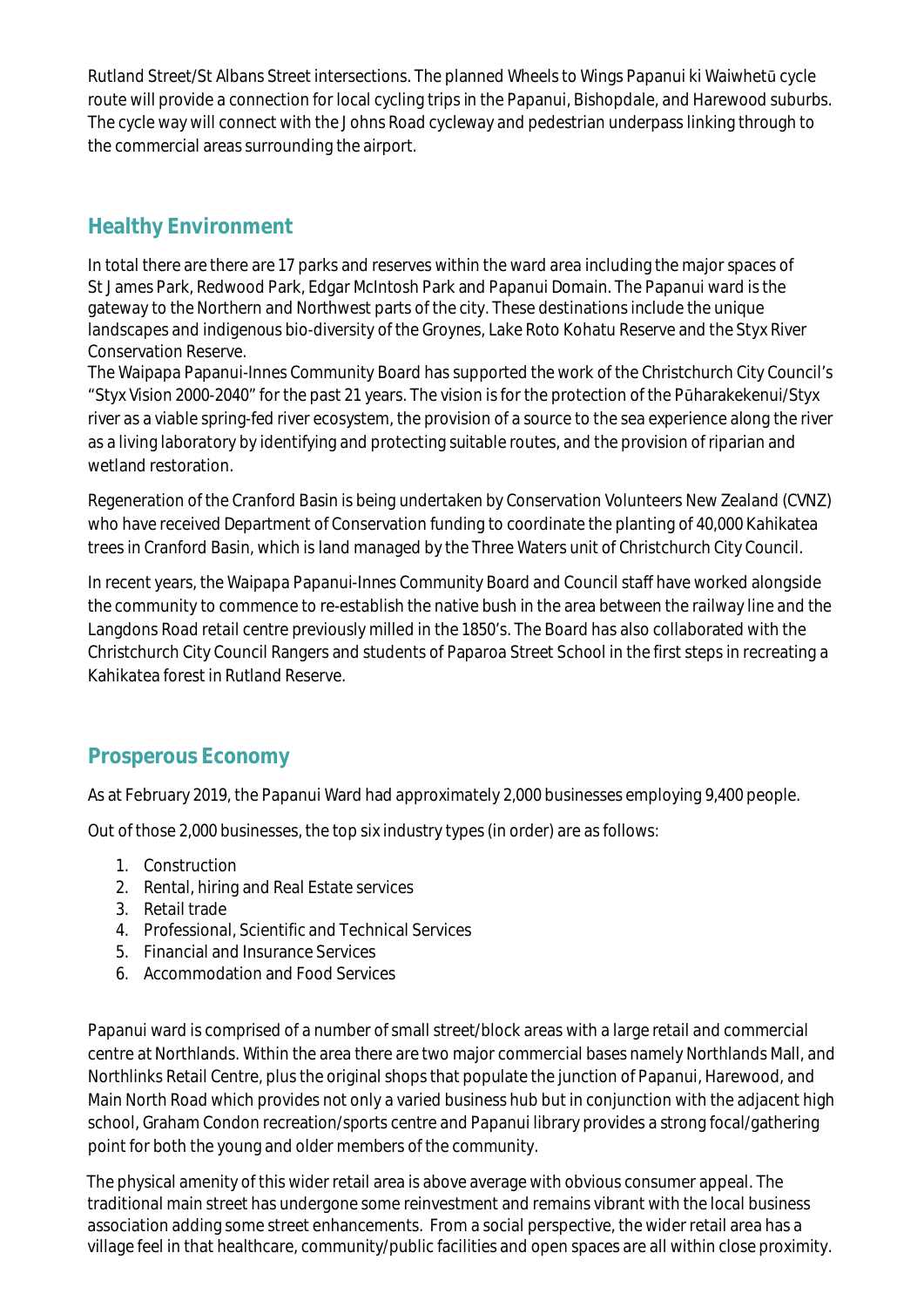The central position of Papanui High School injects a good deal of vibrancy into the centre, supporting recreation at the Graham Condon Recreation and Sports Centre.

Accessibility is high for all modes of transport with cycling particularly well catered for. Public transport provision is good, although the number of services/level of use may warrant investigation of a formal interchange facility. Pedestrian movement is supported by a permeable street pattern and well-placed crossing points. The success of the centre generates traffic congestion with volume-related safety concerns at certain intersections.

The traditional centre along Papanui Road remains in small format tenancies with current vacancies in the block between Wyndham and Frank Streets.

Recent Harewood Road development includes the Northlinks Retail Centre providing numerous retail outlets while the land between the railway and Northlinks has been established as an area for offices. The Chapel Street/Harewood Road Mitre 10 DIY store, which was built on the site of the demolished Sanitarium factory, has emerged as a successful, separate large format retail destination.

The Ward is also serviced by the shopping centre in Redwood, the Cranford Street Business Park and the smaller retail services based around the intersection of Wairakei and Greers Roads, with Bishopdale Mall in the Harewood Ward only 2.3 km or 5 minutes via Harewood road from Northlands Mall by car.

As previously stated, according to the 2018 Census, Work Force and Labour Force statistics for those over 15 years old within these areas show that an average of 48 percent of the population are employed full time, 14 percent are employed part time 4 percent are unemployed and 34 percent identify as not being in the work force. Fourteen percent of the people in the Papanui Ward have an income of over \$70,000, while the median income across the ward is \$31,000.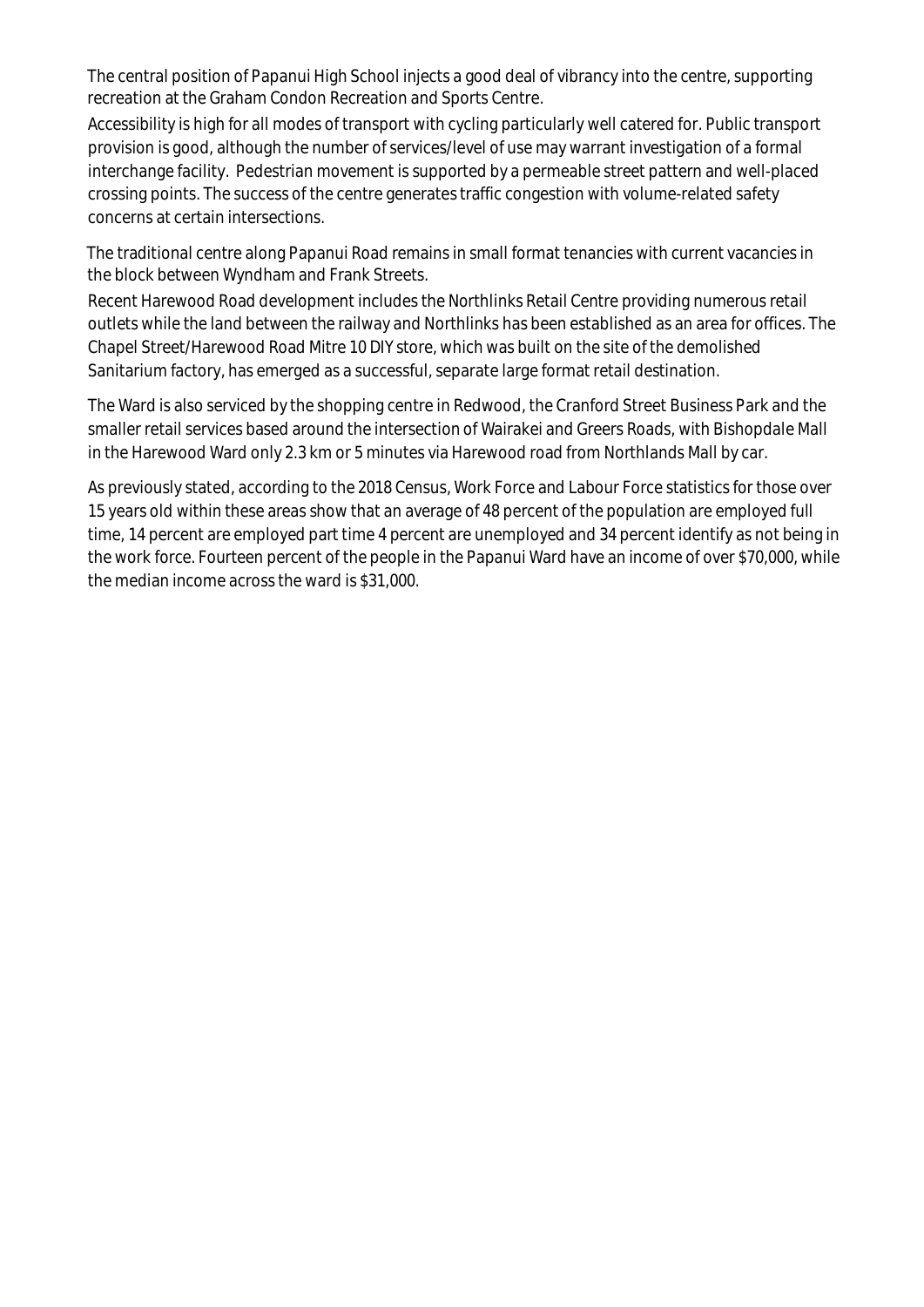# **Current Community Issues**

| <b>Issue</b>                                                                                                                                        | Progress to date / outcomes                                                                                                                                                                                                                                                                               |
|-----------------------------------------------------------------------------------------------------------------------------------------------------|-----------------------------------------------------------------------------------------------------------------------------------------------------------------------------------------------------------------------------------------------------------------------------------------------------------|
| Post COVID19 response and the major<br>community issues around social isolation,<br>adequate income, increasing housing costs<br>and food security. | February 2021                                                                                                                                                                                                                                                                                             |
|                                                                                                                                                     | The Waipapa Papanui-Innes Community Board through<br>its various funding schemes is supporting the major<br>Community organisations within the ward not only with<br>their core business around these issues but also with<br>additional support in respect of ongoing increased<br>demand post-COVID 19. |
|                                                                                                                                                     | Community organisations and Church groups within the<br>ward are working closely together sharing resources and<br>expertise to reach and support the most vulnerable<br>within the ward.                                                                                                                 |
|                                                                                                                                                     | February 2022                                                                                                                                                                                                                                                                                             |
|                                                                                                                                                     | Ongoing COVID and Omicron Response through 2021 and<br>2022 continues to highlight issues around social<br>isolation, adequate income, increasing housing costs and<br>food security.                                                                                                                     |
|                                                                                                                                                     | Organisations report on the positives of working within a<br>COVID19 and Omicron environment:                                                                                                                                                                                                             |
|                                                                                                                                                     | Organisational Health checks undertaken with the major<br>Community Organisations within the Papanui Ward<br>throughout 2021 and January 2022 have highlighted the<br>stress that organisations are facing in responding to the<br>needs of the community and the welfare and resilience of<br>staff.     |
|                                                                                                                                                     | Issues such as the cancellation of major events and the<br>loss of or the limiting of attendance has had an impact<br>not only on local organisations engagement with the<br>community but also on the organisations income.                                                                              |
|                                                                                                                                                     | The ongoing COVID/Omicron scenarios have meant a loss<br>of available volunteers (especially the dedicated older<br>volunteers) who traditionally have been an important<br>component in the successful running of organisations.                                                                         |
|                                                                                                                                                     | The ongoing experience gained from the first and<br>subsequent lockdown has shaped the way the<br>community organisations work going forward.                                                                                                                                                             |
|                                                                                                                                                     | The organisations report that the necessary ongoing<br>review of their Risk Management Plans have been<br>completed and are being implemented across the<br>organisations.                                                                                                                                |
|                                                                                                                                                     | Awareness as organisations of the need to be flexible and<br>develop new ways of working while managing risk as                                                                                                                                                                                           |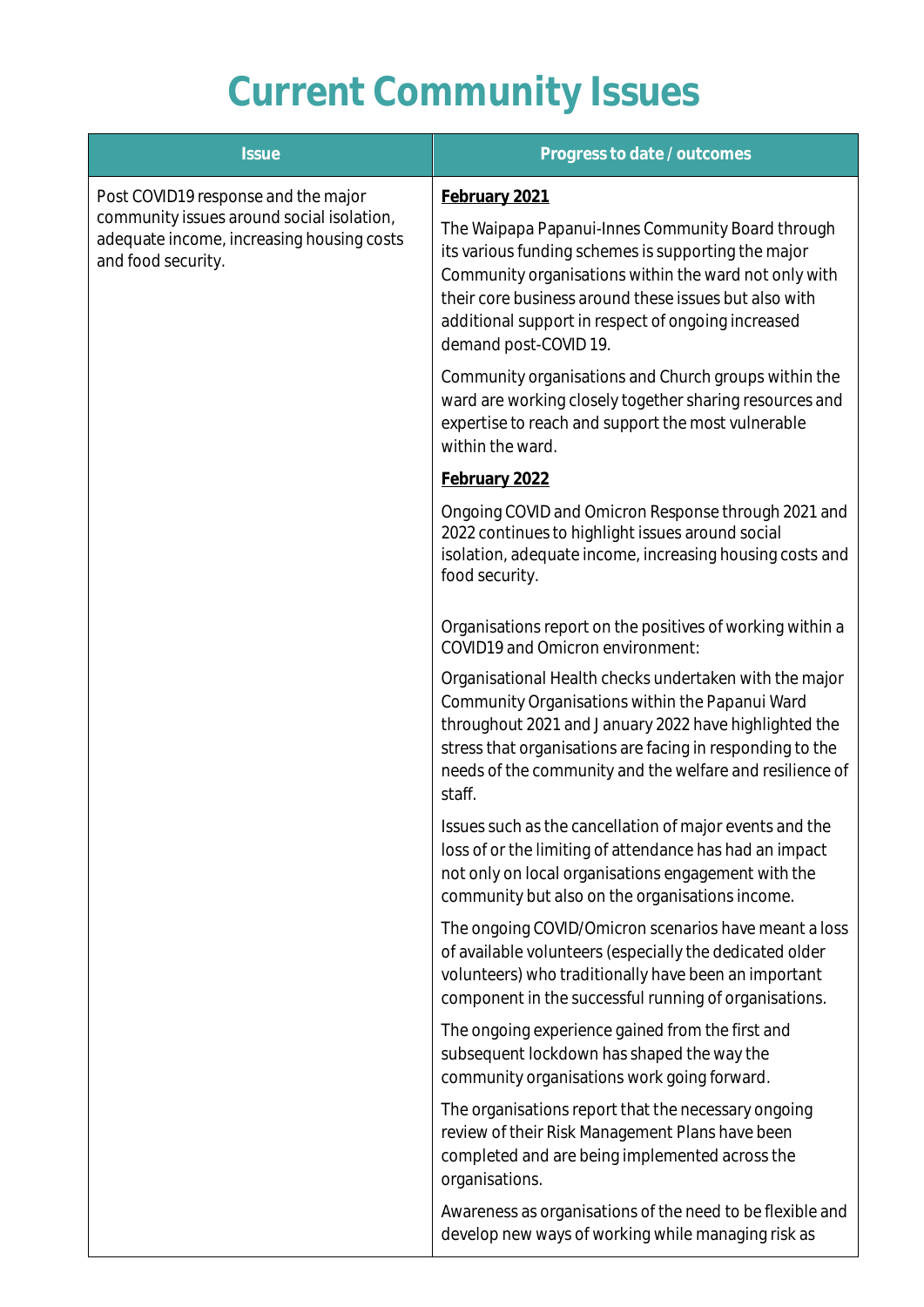| <b>Issue</b>                                                     | Progress to date / outcomes                                                                                                                                                                                                                                                                                                                                                                       |
|------------------------------------------------------------------|---------------------------------------------------------------------------------------------------------------------------------------------------------------------------------------------------------------------------------------------------------------------------------------------------------------------------------------------------------------------------------------------------|
| COVID issues cont                                                | they support the health, safety and wellbeing of their<br>staff, clients, members and the local community.                                                                                                                                                                                                                                                                                        |
|                                                                  | Due to the COVID and Omicron environment,<br>organisations have reviewed Health and Safety<br>guidelines and a review of all aspects of general risk<br>across the organisation.                                                                                                                                                                                                                  |
|                                                                  | Openness to new ways of working and how organisations<br>can focus on engagement in the new environment.                                                                                                                                                                                                                                                                                          |
|                                                                  | New connections developed and existing connections<br>maintained through COVID lockdowns, and Omicron Red<br>Light settings via meals provided and distribution of food<br>boxes has ensured ongoing contacts with the most<br>vulnerable. It also allows the opportunity for ongoing<br>referrals and the opportunity for volunteers to step up<br>and find their place within the organisation. |
| Traffic issues within and around the Papanui<br>business centre. | February 2021                                                                                                                                                                                                                                                                                                                                                                                     |
|                                                                  | Increased traffic issues particularly along the Langdons,<br>Harewood, Greers and Sawyers Arms Roads continue to<br>be reported to the Community Board. The development<br>of Northlinks in Langdons Road has increased traffic flow<br>and parking issues. The proposed commencement of the<br>Papanui section of the Wheels to Wings cycle way may<br>exacerbate these existing issues.         |
|                                                                  | The Community Board and Council staff are well aware of<br>the situation and liaise with residents around these<br>issues.                                                                                                                                                                                                                                                                        |
|                                                                  | February 2022                                                                                                                                                                                                                                                                                                                                                                                     |
|                                                                  | Traffic lights and Pedestrian refuge:                                                                                                                                                                                                                                                                                                                                                             |
|                                                                  | The Waipapa Papanui-Innes Community Board is<br>advocating via the upcoming Christchurch City Council<br>Annual Plan, for traffic lights at the intersection of Greers<br>and Langdons Roads to improve traffic flow. Pertaining<br>to this, the development of Northlinks Stage 3 building<br>and the subsequent decision on Roading works may<br>influence this.                                |
|                                                                  | Also raised by the Waipapa Papanui-Innes Community<br>Board was the need to improve pedestrian safety in the<br>area. Feedback was sought by the Council (November-<br>December 2021) on the proposed installation of two new<br>pedestrian cross points on Langdons Road. A<br>recommendation will come to the Community Board<br>early in 2022.                                                 |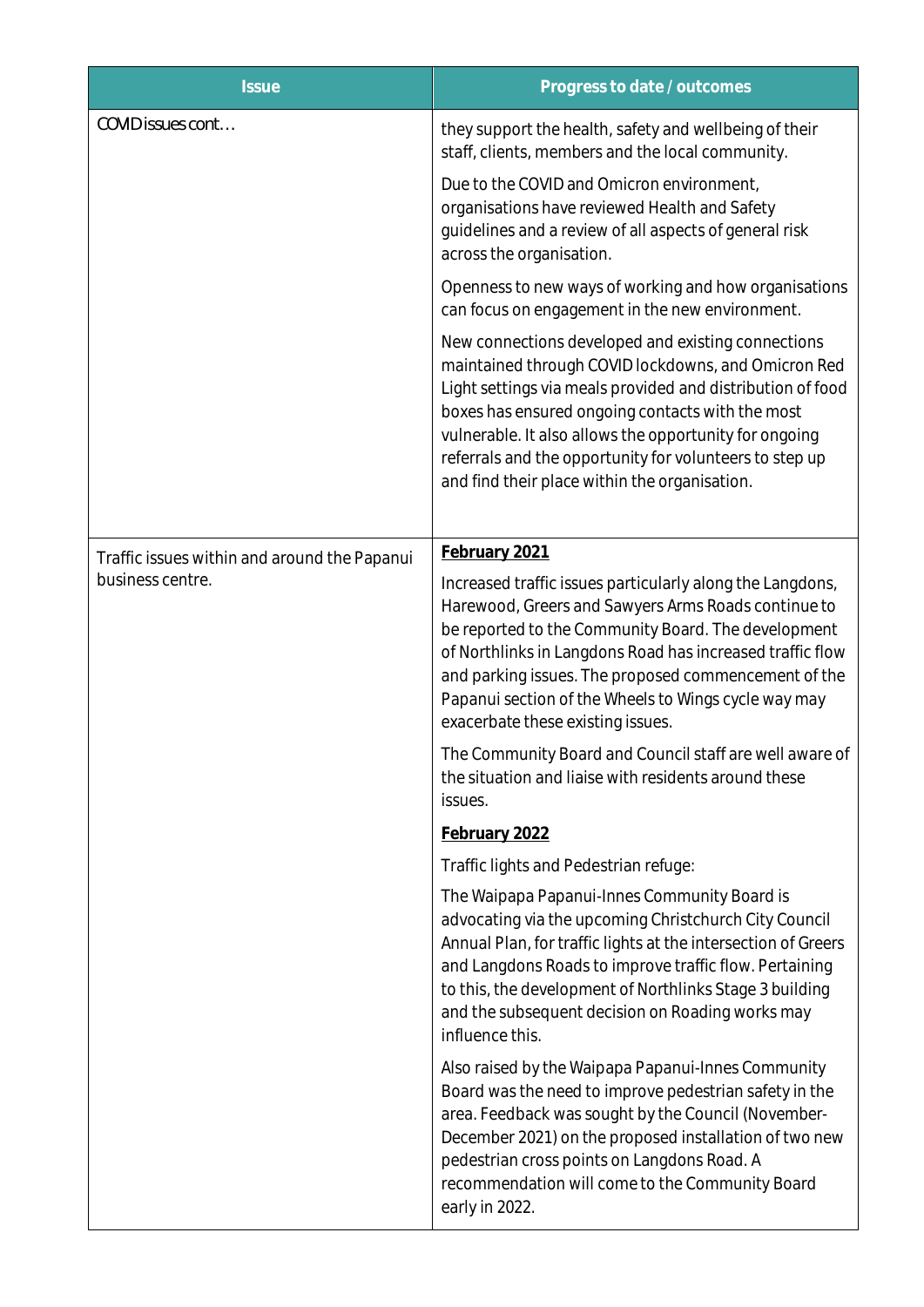| <b>Issue</b>                                                               | Progress to date / outcomes                                                                                                                                                                                                                                                                                                             |
|----------------------------------------------------------------------------|-----------------------------------------------------------------------------------------------------------------------------------------------------------------------------------------------------------------------------------------------------------------------------------------------------------------------------------------|
| The activation of the Northcote/Redwood<br>(Neighbourhood Links) building. | February 2021                                                                                                                                                                                                                                                                                                                           |
|                                                                            | The Christchurch City Council has repurposed the old<br>Plunket rooms located beside the Redwood Library, which<br>has been, renamed Neighbourhood Links.                                                                                                                                                                               |
|                                                                            | February 2022                                                                                                                                                                                                                                                                                                                           |
|                                                                            | The building is, currently leased by the Belfast Community<br>Network, which provides twice-weekly food Resilience<br>distribution via Potters Kitchen. The building also provides<br>a drop-in opportunity for the local community. Belfast<br>Community Network also provide a Social Worker on site<br>to engage with the community. |
| The collaborative response to deprivation in<br>Northcote                  | February 2021                                                                                                                                                                                                                                                                                                                           |
|                                                                            | The Neighbourhood Links group includes St Silas Church,<br>Potters Way Church, Te Ora Hou, Northcote School,<br>Redwood Library, Police, Northgate Community Services<br>Trust, Salvation Army, Kāinga Ora, Papanui Baptist<br>Church Community Services Freedom Trust and<br>Christchurch City Council staff.                          |
|                                                                            | The collective response of these organisations via the<br>delivery of social supports including food distribution,<br>family and whanau support, employment support and<br>working with the most isolated and vulnerable within<br>this high deprivation suburb continues to highlight the<br>strength of interagency collaboration.    |
|                                                                            | The organisations actively support Northcote School<br>with the delivery of the daily breakfast club and the<br>homework club.                                                                                                                                                                                                          |
|                                                                            | The connectedness and sharing of experience, resources,<br>and expertise between organisations continues to be a<br>feature of the community organisations involved within<br>Northcote and the wider Papanui Ward in response to the<br>last two years of lockdowns and the current Omicron<br>settings.                               |
|                                                                            | February 2022                                                                                                                                                                                                                                                                                                                           |
|                                                                            | As above, the Belfast Community Network has continued<br>their long-standing commitment to Northcote by<br>providing food and Social Work liaison at the Links<br>Centre.                                                                                                                                                               |
|                                                                            |                                                                                                                                                                                                                                                                                                                                         |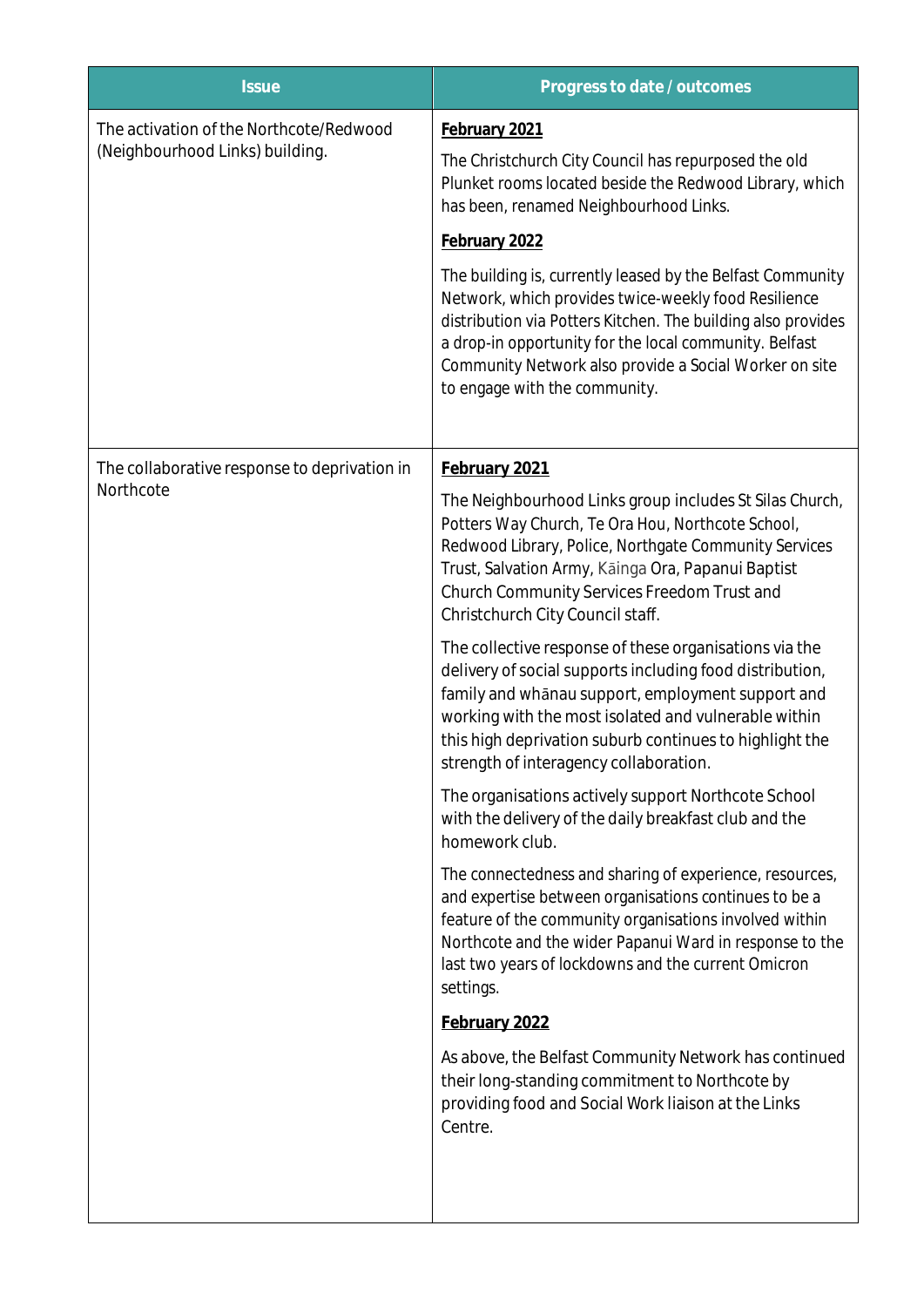| <b>Issue</b>                                            | Progress to date / outcomes                                                                                                                                                                                                                                                                                                                                                                                                                                                                                                                                                                                                     |
|---------------------------------------------------------|---------------------------------------------------------------------------------------------------------------------------------------------------------------------------------------------------------------------------------------------------------------------------------------------------------------------------------------------------------------------------------------------------------------------------------------------------------------------------------------------------------------------------------------------------------------------------------------------------------------------------------|
| Strength of the Papanui Ward Community<br>organisations | February 2021                                                                                                                                                                                                                                                                                                                                                                                                                                                                                                                                                                                                                   |
|                                                         | The main issue highlighted in the Papanui profile in 2014<br>in respect to community organisations was the lack of a<br>"one" community within the ward.                                                                                                                                                                                                                                                                                                                                                                                                                                                                        |
|                                                         | In the following six years, the strength of the community<br>organisations within the ward is their ongoing<br>commitment to collaboration. The peer support between<br>organisations through for example the Northwest<br>Collective comprising of nine local community groups<br>and the Northcote Stakeholders group comprising of up<br>to 11 organisations has combined to support, develop,<br>and share resources, and expertise with each other.                                                                                                                                                                        |
|                                                         | This has engendered a unified response to the major<br>issues confronting the ward historically, currently, and<br>into the future.                                                                                                                                                                                                                                                                                                                                                                                                                                                                                             |
|                                                         | February 2022                                                                                                                                                                                                                                                                                                                                                                                                                                                                                                                                                                                                                   |
|                                                         | As highlighted above, over the last seven years in respect<br>of the strength of the Papanui Ward Community<br>organisations and their ongoing commitment to<br>collaboration continues to be a major feature of<br>interconnectedness of the Wards community-based<br>organisations.                                                                                                                                                                                                                                                                                                                                           |
| <b>High Density Housing</b>                             | February 2021                                                                                                                                                                                                                                                                                                                                                                                                                                                                                                                                                                                                                   |
|                                                         | The Waipapa Papanui-Innes Community Board has<br>received feedback from residents with regard to the<br>effects of high-density housing on the local community in<br>respect of local character, traffic and on-street parking.<br>While precluded from Resource Management Act (RMA)<br>processes, the Community Board noted that the Act is<br>under national review.                                                                                                                                                                                                                                                         |
|                                                         | February 2022                                                                                                                                                                                                                                                                                                                                                                                                                                                                                                                                                                                                                   |
|                                                         | In October 2021, the government announced new<br>intensification rules and speed-up of the Government's<br>National Policy Statement on Urban Development. The<br>proposed new law would allow buildings of up to three<br>storeys on most city sites with and need for resource<br>consent from August 2022. This would apply to<br>landowners in Auckland, Hamilton, Wellington and<br>Christchurch. The National Policy Statement on Urban<br>Development means that by August 2023 Councils<br>cannot hinder developments by banning height limits of<br>less than six storeys and requiring car parking in urban<br>areas. |